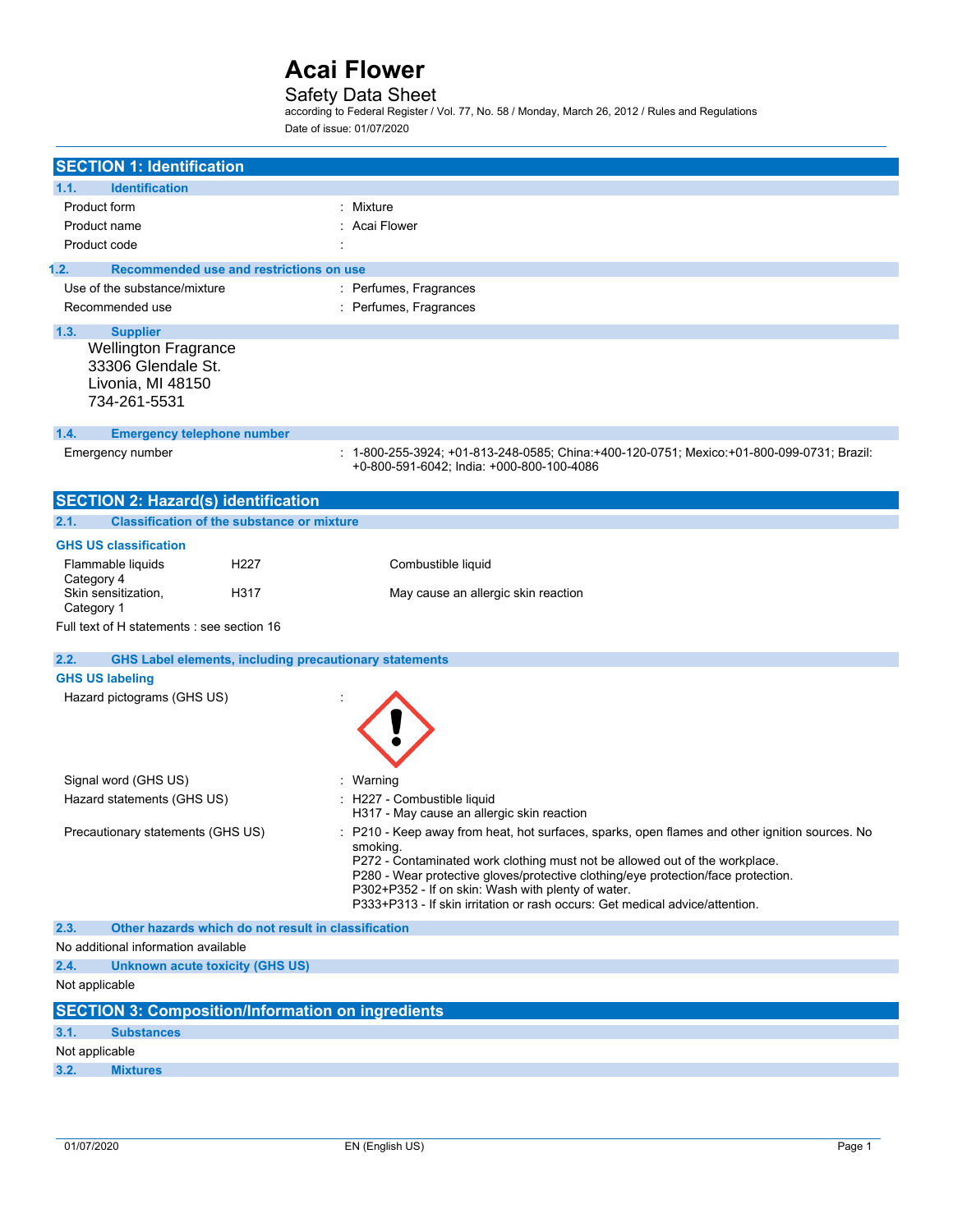### Safety Data Sheet

according to Federal Register / Vol. 77, No. 58 / Monday, March 26, 2012 / Rules and Regulations

| <b>Name</b>                            | <b>Product identifier</b> | $\frac{9}{6}$  | <b>GHS US classification</b>                                                                    |
|----------------------------------------|---------------------------|----------------|-------------------------------------------------------------------------------------------------|
| Linalool                               | (CAS-No.) 78-70-6         | $2.5 - 5$      | Flam. Lig. 4, H227<br>Acute Tox. 4 (Dermal), H312<br>Eye Irrit. 2A, H319<br>Skin Sens, 1B, H317 |
| Oxypheylon (Raspberry ketone) crystals | (CAS-No.) 5471-51-2       | $0.825 - 1.65$ | Acute Tox. 4 (Oral), H302                                                                       |

Full text of hazard classes and H-statements : see section 16

| <b>SECTION 4: First-aid measures</b>                                    |                                                                                                                                                                                                                                                                                                                                                   |
|-------------------------------------------------------------------------|---------------------------------------------------------------------------------------------------------------------------------------------------------------------------------------------------------------------------------------------------------------------------------------------------------------------------------------------------|
| <b>Description of first aid measures</b><br>4.1.                        |                                                                                                                                                                                                                                                                                                                                                   |
| First-aid measures general                                              | : Never give anything by mouth to an unconscious person. If you feel unwell, seek medical<br>advice (show the label where possible).                                                                                                                                                                                                              |
| First-aid measures after inhalation                                     | Allow affected person to breathe fresh air. Allow the victim to rest.                                                                                                                                                                                                                                                                             |
| First-aid measures after skin contact                                   | Remove affected clothing and wash all exposed skin area with mild soap and water, followed<br>by warm water rinse. Wash with plenty of soap and water. If skin irritation or rash occurs: Get<br>medical advice/attention. Specific treatment (see supplemental first aid instruction on this<br>label). Wash contaminated clothing before reuse. |
| First-aid measures after eye contact                                    | Rinse immediately with plenty of water. Obtain medical attention if pain, blinking or redness<br>persists.                                                                                                                                                                                                                                        |
| First-aid measures after ingestion                                      | : Rinse mouth. Do NOT induce vomiting. Obtain emergency medical attention.                                                                                                                                                                                                                                                                        |
| 4.2.<br>Most important symptoms and effects (acute and delayed)         |                                                                                                                                                                                                                                                                                                                                                   |
| Potential Adverse human health effects and<br>symptoms                  | Based on available data, the classification criteria are not met.                                                                                                                                                                                                                                                                                 |
| Symptoms/effects after inhalation                                       | : May cause an allergic skin reaction.                                                                                                                                                                                                                                                                                                            |
| 4.3.<br>Immediate medical attention and special treatment, if necessary |                                                                                                                                                                                                                                                                                                                                                   |
| No additional information available                                     |                                                                                                                                                                                                                                                                                                                                                   |
| <b>SECTION 5: Fire-fighting measures</b>                                |                                                                                                                                                                                                                                                                                                                                                   |
| Suitable (and unsuitable) extinguishing media<br>5.1.                   |                                                                                                                                                                                                                                                                                                                                                   |
| Suitable extinguishing media                                            | : Foam. Dry powder. Carbon dioxide. Water spray. Sand.                                                                                                                                                                                                                                                                                            |
| Unsuitable extinguishing media                                          | : Do not use a heavy water stream.                                                                                                                                                                                                                                                                                                                |
| 5.2.<br>Specific hazards arising from the chemical                      |                                                                                                                                                                                                                                                                                                                                                   |
| Fire hazard                                                             | Combustible liquid.                                                                                                                                                                                                                                                                                                                               |
| <b>Explosion hazard</b>                                                 | : May form flammable/explosive vapor-air mixture.                                                                                                                                                                                                                                                                                                 |
| Special protective equipment and precautions for fire-fighters<br>5.3.  |                                                                                                                                                                                                                                                                                                                                                   |
| Firefighting instructions                                               | : Use water spray or fog for cooling exposed containers. Exercise caution when fighting any<br>chemical fire. Prevent fire-fighting water from entering environment.                                                                                                                                                                              |
| Protection during firefighting                                          | Do not enter fire area without proper protective equipment, including respiratory protection.                                                                                                                                                                                                                                                     |
| <b>SECTION 6: Accidental release measures</b>                           |                                                                                                                                                                                                                                                                                                                                                   |
| 6.1.                                                                    | Personal precautions, protective equipment and emergency procedures                                                                                                                                                                                                                                                                               |
| General measures                                                        | : Remove ignition sources. Use special care to avoid static electric charges. No open flames. No<br>smoking.                                                                                                                                                                                                                                      |
| 6.1.1.<br>For non-emergency personnel                                   |                                                                                                                                                                                                                                                                                                                                                   |
| <b>Emergency procedures</b>                                             | Evacuate unnecessary personnel.                                                                                                                                                                                                                                                                                                                   |
| 6.1.2.<br>For emergency responders                                      |                                                                                                                                                                                                                                                                                                                                                   |
| Protective equipment                                                    | Equip cleanup crew with proper protection.                                                                                                                                                                                                                                                                                                        |
| <b>Emergency procedures</b>                                             | Ventilate area.                                                                                                                                                                                                                                                                                                                                   |
| <b>Environmental precautions</b><br>6.2.                                |                                                                                                                                                                                                                                                                                                                                                   |
|                                                                         | Prevent entry to sewers and public waters. Notify authorities if liquid enters sewers or public waters.                                                                                                                                                                                                                                           |
| 6.3.<br>Methods and material for containment and cleaning up            |                                                                                                                                                                                                                                                                                                                                                   |
| Methods for cleaning up                                                 | : Soak up spills with inert solids, such as clay or diatomaceous earth as soon as possible. Collect<br>spillage. Store away from other materials.                                                                                                                                                                                                 |
| <b>Reference to other sections</b><br>6.4.                              |                                                                                                                                                                                                                                                                                                                                                   |
| See Heading 8. Exposure controls and personal protection.               |                                                                                                                                                                                                                                                                                                                                                   |
| 01/07/2020                                                              | 2/7<br>EN (English US)                                                                                                                                                                                                                                                                                                                            |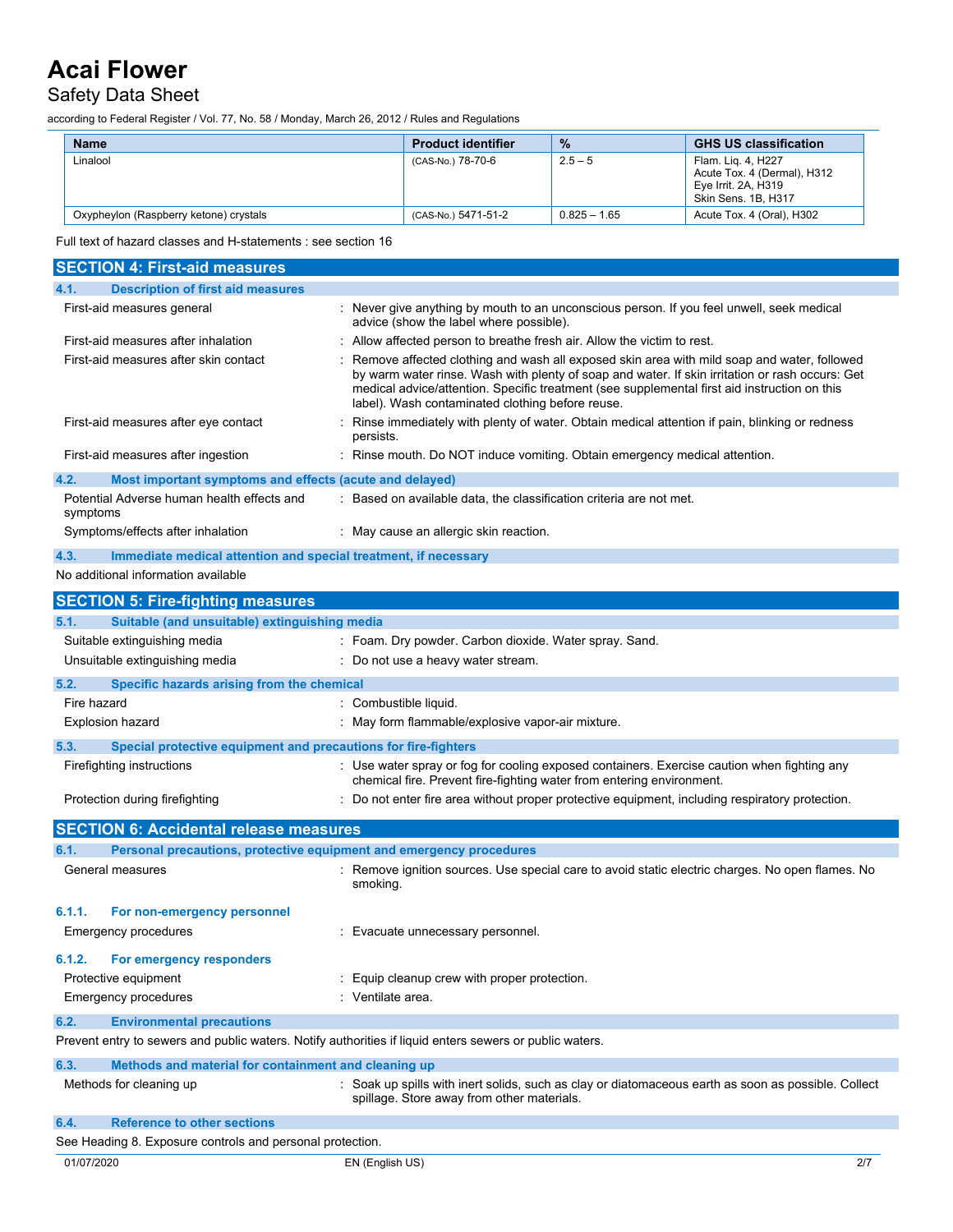### Safety Data Sheet

according to Federal Register / Vol. 77, No. 58 / Monday, March 26, 2012 / Rules and Regulations

| <b>SECTION 7: Handling and storage</b>                               |                                                                                                                                                                                                                                                                                     |  |
|----------------------------------------------------------------------|-------------------------------------------------------------------------------------------------------------------------------------------------------------------------------------------------------------------------------------------------------------------------------------|--|
| 7.1.<br><b>Precautions for safe handling</b>                         |                                                                                                                                                                                                                                                                                     |  |
| Additional hazards when processed                                    | : Handle empty containers with care because residual vapors are flammable. Keep away from<br>heat/sparks/open flames/hot surfaces. - No smoking.                                                                                                                                    |  |
| Precautions for safe handling                                        | : Wash hands and other exposed areas with mild soap and water before eating, drinking or<br>smoking and when leaving work. Provide good ventilation in process area to prevent formation<br>of vapor. No open flames. No smoking. Avoid breathing dust/fume/gas/mist/vapours/spray. |  |
| Hygiene measures                                                     | : Contaminated work clothing should not be allowed out of the workplace. Wash contaminated<br>clothing before reuse.                                                                                                                                                                |  |
| Conditions for safe storage, including any incompatibilities<br>7.2. |                                                                                                                                                                                                                                                                                     |  |
| Technical measures                                                   | : Proper grounding procedures to avoid static electricity should be followed.                                                                                                                                                                                                       |  |
| Storage conditions                                                   | : Keep only in the original container in a cool, well ventilated place away from : Keep container<br>closed when not in use. Keep in fireproof place.                                                                                                                               |  |
| Incompatible products                                                | : Strong bases. Strong acids.                                                                                                                                                                                                                                                       |  |
| Incompatible materials                                               | : Sources of ignition. Direct sunlight. Heat sources.                                                                                                                                                                                                                               |  |

### **SECTION 8: Exposure controls/personal protection**

| 8.1.<br><b>Control parameters</b>                  |                    |  |                                     |  |
|----------------------------------------------------|--------------------|--|-------------------------------------|--|
|                                                    | <b>Acai Flower</b> |  |                                     |  |
|                                                    |                    |  | No additional information available |  |
|                                                    | Linalool (78-70-6) |  |                                     |  |
| No additional information available                |                    |  |                                     |  |
| Oxypheylon (Raspberry ketone) crystals (5471-51-2) |                    |  |                                     |  |
| No additional information available                |                    |  |                                     |  |

### **8.2. Appropriate engineering controls**

No additional information available

### **8.3. Individual protection measures/Personal protective equipment**

#### **Personal protective equipment:**

Avoid all unnecessary exposure.

### **Hand protection:**

Wear protective gloves.

### **Eye protection:**

Chemical goggles or safety glasses

#### **Respiratory protection:**

Wear appropriate mask

#### **Other information:**

Do not eat, drink or smoke during use.

| <b>SECTION 9: Physical and chemical properties</b> |                                                       |     |
|----------------------------------------------------|-------------------------------------------------------|-----|
| 9.1.                                               | Information on basic physical and chemical properties |     |
| Physical state                                     | : Liquid                                              |     |
| Color                                              | : light yellow amber                                  |     |
| Odor                                               | : characteristic                                      |     |
| Odor threshold                                     | : No data available                                   |     |
| pH                                                 | : No data available                                   |     |
| Melting point                                      | : No data available                                   |     |
| Freezing point                                     | : No data available                                   |     |
| Boiling point                                      | : No data available                                   |     |
| 01/07/2020                                         | EN (English US)                                       | 3/7 |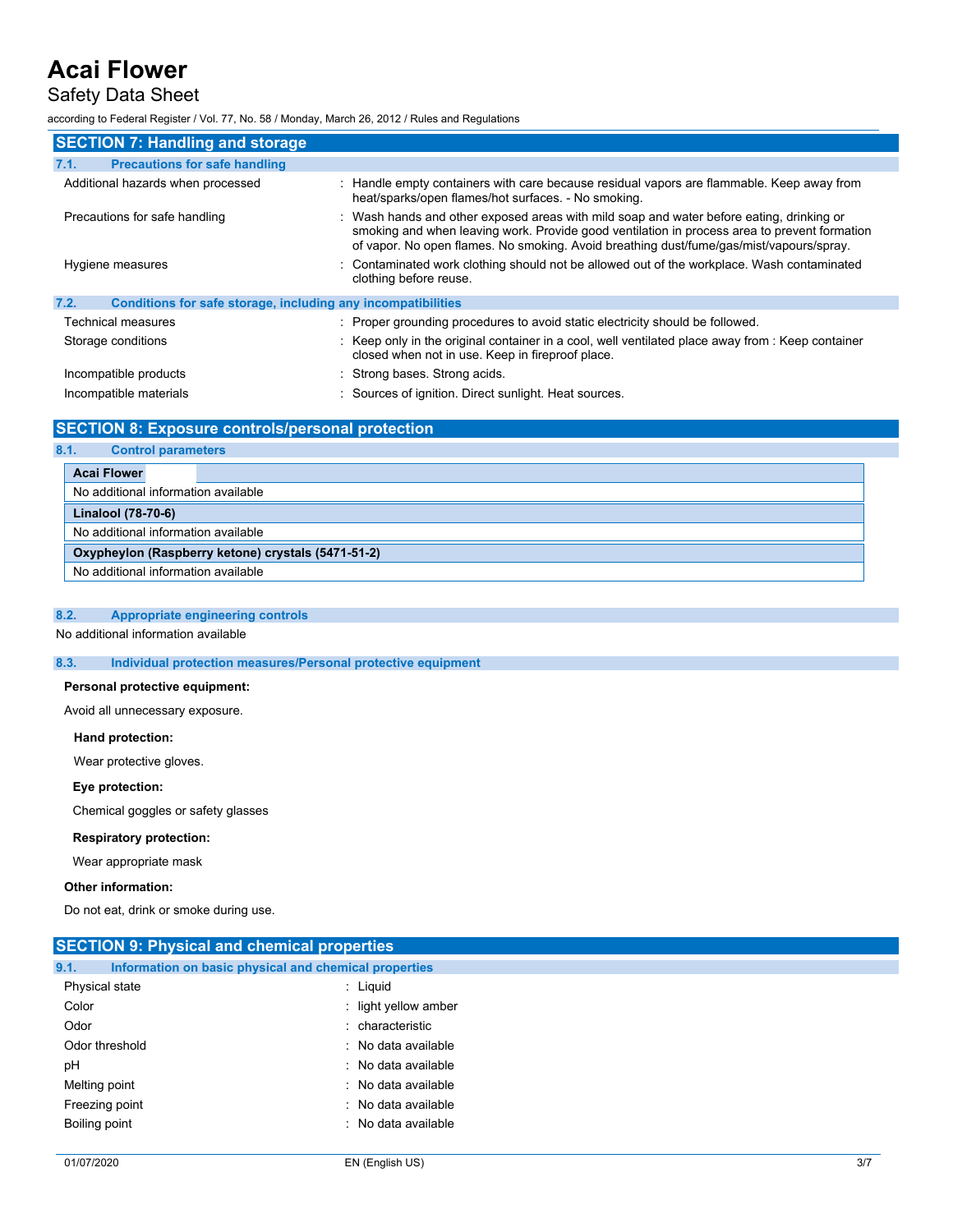### Safety Data Sheet

according to Federal Register / Vol. 77, No. 58 / Monday, March 26, 2012 / Rules and Regulations

| Flash point                                     | $\div$ 92 °C (closed cup) ASTM D7094 |
|-------------------------------------------------|--------------------------------------|
| Relative evaporation rate (butyl acetate=1)     | $\therefore$ No data available       |
| Flammability (solid, gas)                       | : Combustible liquid.                |
| Vapor pressure                                  | : No data available                  |
| Relative vapor density at 20 °C                 | : No data available                  |
| Relative density                                | $\approx 0.95$                       |
| Solubility                                      | : No data available                  |
| Partition coefficient n-octanol/water (Log Pow) | : No data available                  |
| Auto-ignition temperature                       | : No data available                  |
| Decomposition temperature                       | : No data available                  |
| Viscosity, kinematic                            | : No data available                  |
| Viscosity, dynamic                              | : No data available                  |
| <b>Explosion limits</b>                         | : No data available                  |
| <b>Explosive properties</b>                     | : No data available                  |
| Oxidizing properties                            | : No data available                  |

### **9.2. Other information**

No additional information available

### **SECTION 10: Stability and reactivity**

**10.1. Reactivity**

### No additional information available

**10.2. Chemical stability**

Combustible liquid. May form flammable/explosive vapor-air mixture.

### **10.3. Possibility of hazardous reactions**

Not established.

### **10.4. Conditions to avoid**

Direct sunlight. Extremely high or low temperatures. Open flame. Overheating. Heat. Sparks.

#### **10.5. Incompatible materials**

Strong acids. Strong bases.

#### **10.6. Hazardous decomposition products**

fume. Carbon monoxide. Carbon dioxide. May release flammable gases.

| <b>SECTION 11: Toxicological information</b>       |                                      |     |
|----------------------------------------------------|--------------------------------------|-----|
| Information on toxicological effects<br>11.1.      |                                      |     |
| Acute toxicity (oral)                              | Not classified                       |     |
| Acute toxicity (dermal)                            | Not classified                       |     |
| Acute toxicity (inhalation)                        | Not classified                       |     |
|                                                    |                                      |     |
| Linalool (78-70-6)                                 |                                      |     |
| LD50 oral rat                                      | 2790 mg/kg                           |     |
| LD50 dermal rabbit                                 | 2000 mg/kg                           |     |
| ATE US (oral)                                      | 2790 mg/kg body weight               |     |
| ATE US (dermal)                                    | 2000 mg/kg body weight               |     |
| Oxypheylon (Raspberry ketone) crystals (5471-51-2) |                                      |     |
| LD50 oral rat                                      | 1320 mg/kg                           |     |
| ATE US (oral)                                      | 1320 mg/kg body weight               |     |
| Skin corrosion/irritation                          | Not classified                       |     |
| Serious eye damage/irritation                      | Not classified                       |     |
| Respiratory or skin sensitization                  | May cause an allergic skin reaction. |     |
| Germ cell mutagenicity                             | : Not classified                     |     |
| Carcinogenicity                                    | Not classified                       |     |
| Reproductive toxicity                              | Not classified                       |     |
| 01/07/2020                                         | EN (English US)                      | 4/7 |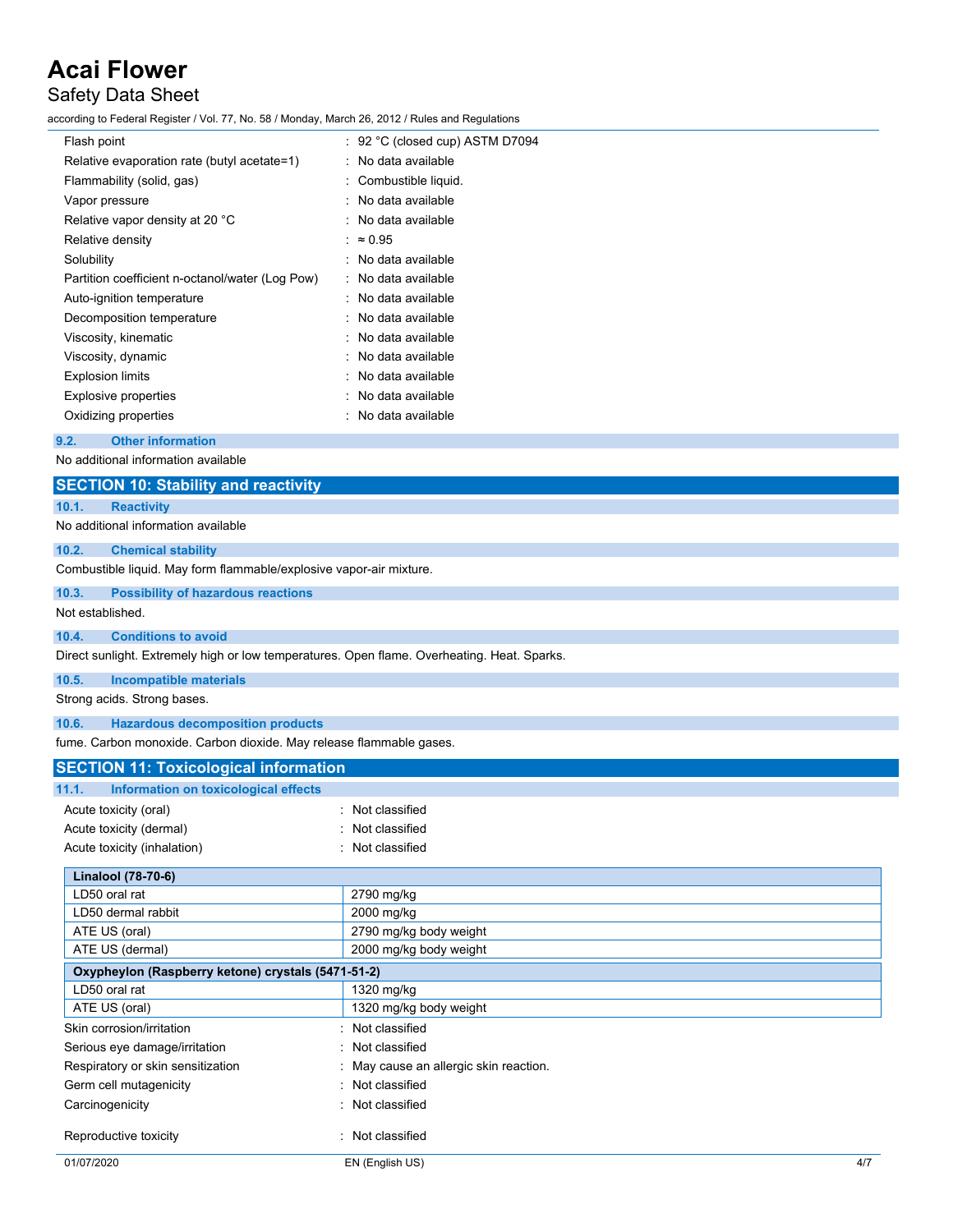### Safety Data Sheet

according to Federal Register / Vol. 77, No. 58 / Monday, March 26, 2012 / Rules and Regulations

| STOT-single exposure                                   | : Not classified                                                    |
|--------------------------------------------------------|---------------------------------------------------------------------|
| STOT-repeated exposure                                 | : Not classified                                                    |
| Aspiration hazard<br>Viscosity, kinematic              | : Not classified<br>: No data available                             |
| Potential Adverse human health effects and<br>symptoms | : Based on available data, the classification criteria are not met. |
| Symptoms/effects after inhalation                      | May cause an allergic skin reaction.                                |

### **SECTION 12: Ecological information**

**12.1. Toxicity**

| Linalool (78-70-6) |                                                                         |
|--------------------|-------------------------------------------------------------------------|
| LC50 fish 1        | 27.8 mg/l (Exposure time: 96 h - Species: Oncorhynchus mykiss [static]) |
| EC50 Daphnia 1     | 20 mg/l (Exposure time: 48 h - Species: Daphnia magna)                  |

### **12.2. Persistence and degradability**

|                           | <b>Acai Flower</b>                        |                  |
|---------------------------|-------------------------------------------|------------------|
|                           | Persistence and degradability             | Not established. |
|                           |                                           |                  |
|                           | 12.3.<br><b>Bioaccumulative potential</b> |                  |
|                           | <b>Acai Flower</b>                        |                  |
| Bioaccumulative potential |                                           | Not established. |

|                                                       | .                       |
|-------------------------------------------------------|-------------------------|
| Linalool (78-70-6)                                    |                         |
| --<br>Partition coefficient n-octanol/water (Log Pow) | $2.84 - 3.1$ (at 25 °C) |
|                                                       |                         |

### **12.4. Mobility in soil**

No additional information available

### **12.5. Other adverse effects**

Other information **COLOGY CONGERGY COLOGY:** Avoid release to the environment.

### **SECTION 13: Disposal considerations 13.1. Disposal methods** Product/Packaging disposal recommendations : Dispose in a safe manner in accordance with local/national regulations. Dispose of contents/container in accordance with local/national laws and regulations. Additional information **income in the containers** with care because residual vapors are flammable. Ecology - waste materials **Ecology** - waste materials **interval** : Avoid release to the environment.

### **SECTION 14: Transport information**

#### **Department of Transportation (DOT)**

In accordance with DOT

#### Not applicable

| <b>SECTION 15: Regulatory information</b> |  |
|-------------------------------------------|--|
| 15.1. US Federal regulations              |  |

All components of this product are listed, or excluded from listing, on the United States Environmental Protection Agency Toxic Substances Control Act (TSCA) inventory

#### **15.2. International regulations**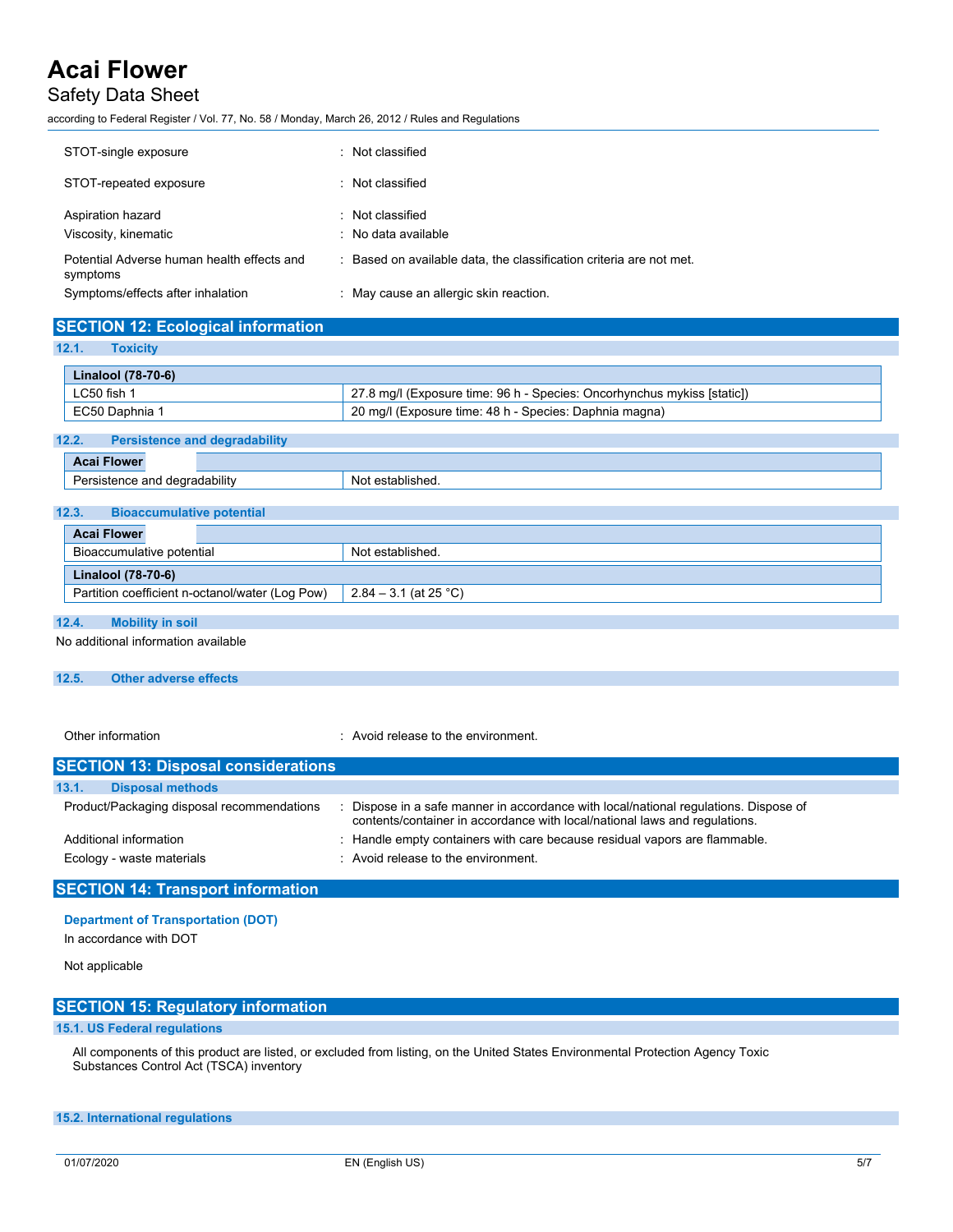### Safety Data Sheet

according to Federal Register / Vol. 77, No. 58 / Monday, March 26, 2012 / Rules and Regulations

#### **CANADA**

| Linalool (78-70-6)                                    |  |
|-------------------------------------------------------|--|
| Listed on the Canadian DSL (Domestic Substances List) |  |
| Oxypheylon (Raspberry ketone) crystals (5471-51-2)    |  |
| Listed on the Canadian DSL (Domestic Substances List) |  |

#### **EU-Regulations**

| Linalool (78-70-6)                                                                                 |  |
|----------------------------------------------------------------------------------------------------|--|
| Listed on the EEC inventory EINECS (European Inventory of Existing Commercial Chemical Substances) |  |
| Oxypheylon (Raspberry ketone) crystals (5471-51-2)                                                 |  |
| Listed on the EEC inventory EINECS (European Inventory of Existing Commercial Chemical Substances) |  |

#### **National regulations**

### **Linalool (78-70-6)**

Listed on the AICS (Australian Inventory of Chemical Substances)

- Listed on IECSC (Inventory of Existing Chemical Substances Produced or Imported in China)
- Listed on the Japanese ENCS (Existing & New Chemical Substances) inventory
- Listed on the Japanese ISHL (Industrial Safety and Health Law)
- Listed on the Korean ECL (Existing Chemicals List)
- Listed on NZIoC (New Zealand Inventory of Chemicals)
- Listed on PICCS (Philippines Inventory of Chemicals and Chemical Substances)
- Listed on INSQ (Mexican National Inventory of Chemical Substances)
- Listed on the TCSI (Taiwan Chemical Substance Inventory)

### **Oxypheylon (Raspberry ketone) crystals (5471-51-2)**

Listed on the AICS (Australian Inventory of Chemical Substances)

- Listed on IECSC (Inventory of Existing Chemical Substances Produced or Imported in China)
- Listed on the Japanese ENCS (Existing & New Chemical Substances) inventory
- Listed on the Japanese ISHL (Industrial Safety and Health Law)
- Listed on the Korean ECL (Existing Chemicals List)
- Listed on NZIoC (New Zealand Inventory of Chemicals)
- Listed on PICCS (Philippines Inventory of Chemicals and Chemical Substances)
- Listed on INSQ (Mexican National Inventory of Chemical Substances)
- Listed on the TCSI (Taiwan Chemical Substance Inventory)

**15.3. US State regulations**

California Proposition 65 - This product does not contain any substances known to the state of California to cause cancer, developmental and/or reproductive harm

### **SECTION 16: Other information**

according to Federal Register / Vol. 77, No. 58 / Monday, March 26, 2012 / Rules and Regulations

Other information in the contract of the contract of the contract of the contract of the contract of the contract of the contract of the contract of the contract of the contract of the contract of the contract of the contr

Full text of H-phrases:

| H <sub>227</sub>   | Combustible liquid                                                                                                                 |
|--------------------|------------------------------------------------------------------------------------------------------------------------------------|
| H302               | Harmful if swallowed                                                                                                               |
| H312               | Harmful in contact with skin                                                                                                       |
| H317               | May cause an allergic skin reaction                                                                                                |
| H319               | Causes serious eye irritation                                                                                                      |
| NFPA health hazard | : 1 - Materials that, under emergency conditions, can cause<br>significant irritation.                                             |
| NFPA fire hazard   | : 2 - Materials that must be moderately heated or exposed to<br>relatively high ambient temperatures before ignition can<br>occur. |
| NFPA reactivity    | : 0 - Material that in themselves are normally stable, even<br>under fire conditions.                                              |
|                    |                                                                                                                                    |